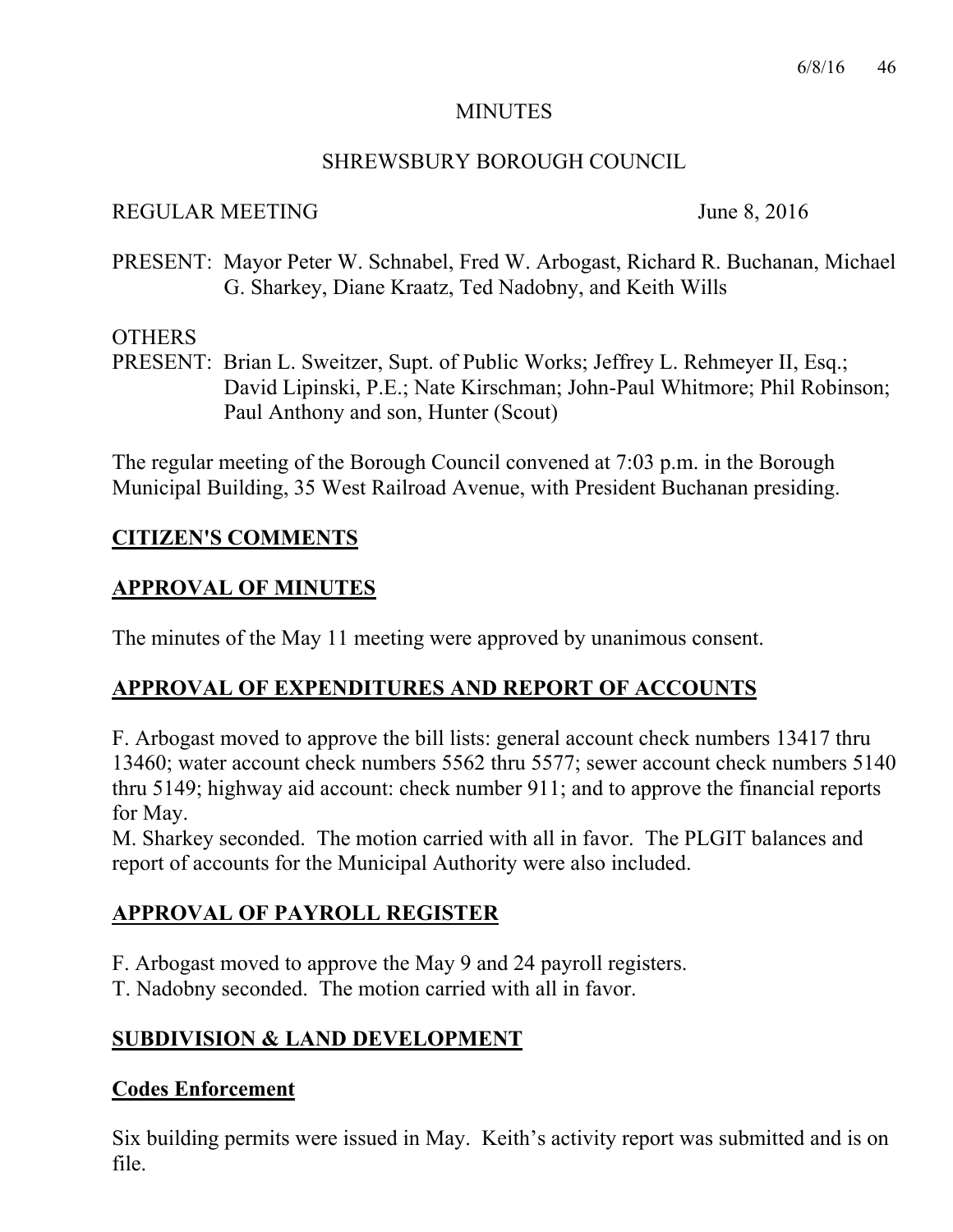# **Southern Regional Police** – R. Buchanan and Mayor Schnabel

Mayor Schnabel highlighted the report through May. At the Police Commission meeting, the funding formula proposals were reviewed and now it's up to the four Council presidents if they want to have further discussions but, for now, the formula will stay the same since there was not a full agreement. Stewartstown Borough is to vote on Monday. There is a trend in municipalities that had police coverage to go with "free" State Police coverage to save money. Nate Kirschman stated there is draft legislation that is particularly aimed at municipalities such as these who had their own police or were part of a regional police and are now using State Police. He later handed out copies of the draft legislation. The radar bills are on both floors at this time.

### **Water & Sewer** – T. Nadobny and Supt. Sweitzer

#### Water Project Bids

The bids were opened on June 7 for the Cloverdale Avenue, Lisburn Avenue, and South Hill Street water main and service line replacements. The following bids were received:

| H & H General Excavating   | \$393,489.00 |
|----------------------------|--------------|
| <b>Follmer Excavating</b>  | \$454,795.00 |
| <b>MacMor Construction</b> | \$455,419.50 |
| DeTraglia Excavating       | \$485,350.00 |
| Pavex, Inc.                | \$495,986.00 |
| Doli Construction          | \$559,550.00 |

T. Nadobny moved to award the bid to H & H General Excavating in the amount of \$393,489.00 subject to submission and approval of required documents. D. Kraatz seconded. The motion carried with all in favor.

### EDU Transfer from One Property to Another, Same Owner

The property at 3 South Main Street had three uses previously and the one use had a very small area of approximately six feet by 25 feet and there was a half bath as part of this area. This area is being used for storage by the retail tenant in the main downstairs area and there is another half bath ten feet away in the main area. There are three EDUs attached to this property at the current time. The same individual owns 5 South Main Street and there are currently two EDUs attached to it and there was recently three uses approved for this building, per what was there in the past. The property owner would like to transfer one of the EDUs from 3 South Main Street to 5 South Main Street. Council had no objection but the question of how to do this so there is a paper trail for the moving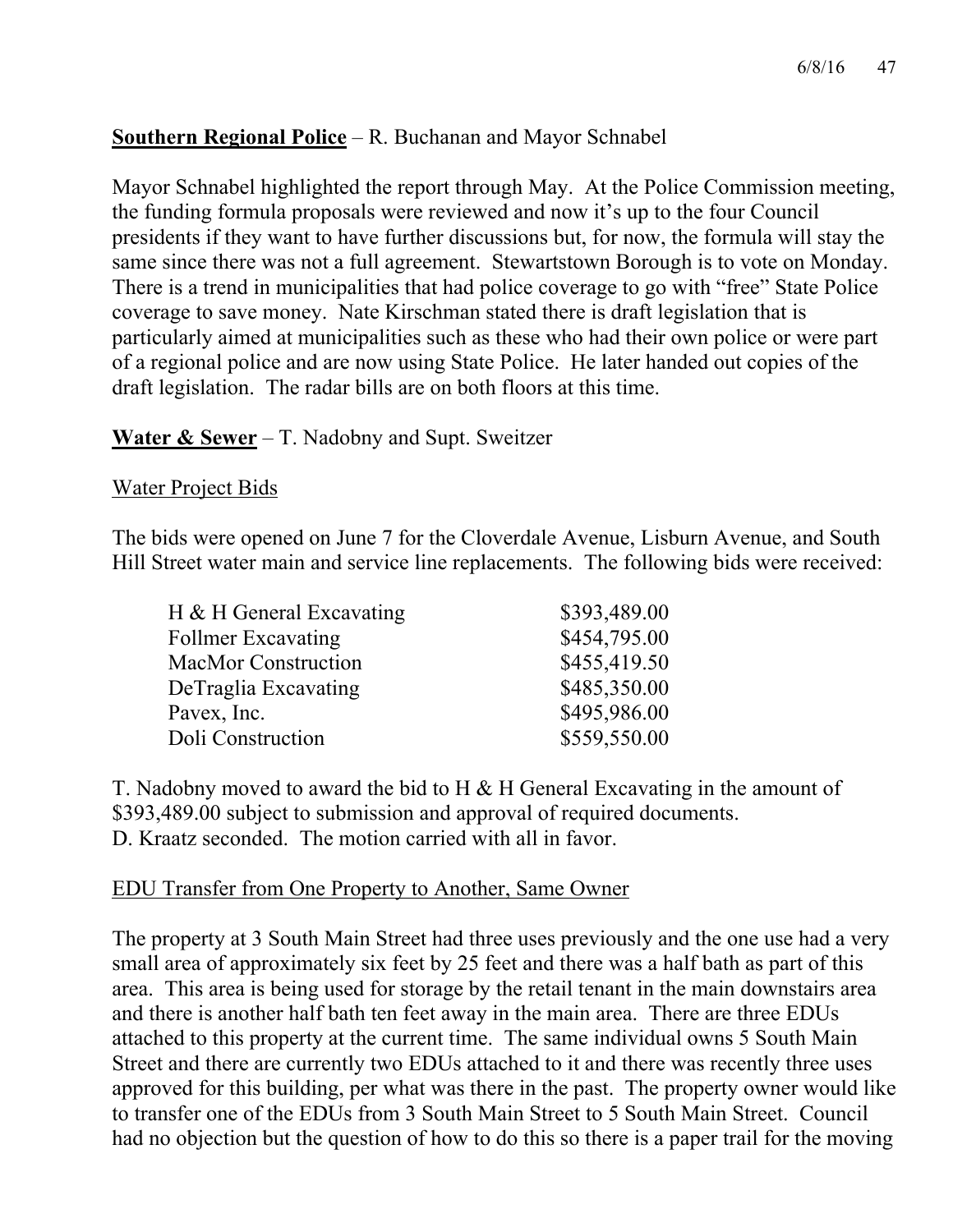EDU needs to be discussed as to how it was handled in the past. Sol. Rehmeyer will discuss this with the Secretary and will report next month.

### Updating Act 57 Sewer Tapping Fee Study

The last study was done in 2005 and Phil Robinson reminded Council that it should be updated and that the fee will probably increase, thereby giving the Borough and the Authority more income.

T. Nadobny moved that a cost range for the study be provided by James R. Holley & Assoc. before we commit to have the study done. F. Arbogast seconded. The motion carried with all in favor.

#### Additional Capacity in Borough/Authority Lines

Phil Robinson and fellow developers were present with a conceptual request that if New Freedom Borough decides to sell Phil approximately 300 sewer EDUs for use in the Deer Creek Pump station area, would the Borough be willing to discuss the additional capacity going through the lines. The Borough/Authority is preparing to place sewer flow meters in the lines to see what the current capacity looks like and if there is room for more flows. There were numerous questions raised by Council, during this meeting and previously, which will need to be addressed before this concept would move further, including whether the pump station can handle the additional flows. Further, does New Freedom Borough actually have excess capacity that it could sell? New Freedom Borough had done some infiltration and inflow work, and it was reaffirmed by Shrewsbury Borough that correcting infiltration and inflow does not necessarily create additional EDUs of capacity to sell. The consensus of Council is that it is not opposed to discussing the transfer of such additional capacity, provided that additional information can be received and is determined to be acceptable. Phil previously threatened to sue the Borough and the Authority to seek sewer capacity from them, particularly focusing on the capacity that the Borough has allocated for properties within its boundaries. Phil affirmatively stated that he does not want to proceed with such litigation but would rather work together with Shrewsbury Borough and New Freedom Borough to purchase the capacity he needs for the commercial development east of Shrewsbury Borough in Shrewsbury Township.

F. Arbogast moved to indicate that the Borough is willing to cooperate per Phil's request regarding handling sewer capacity if transferred from New Freedom Borough in accordance with the provisions of the existing agreements, conditioned upon receipt of additional information, which must be determined to be satisfactory by Shrewsbury Borough, and thereafter, the completion of the appropriate documentation. T. Nadobny seconded. The motion carried with all in favor.

#### Country Comfort Kennel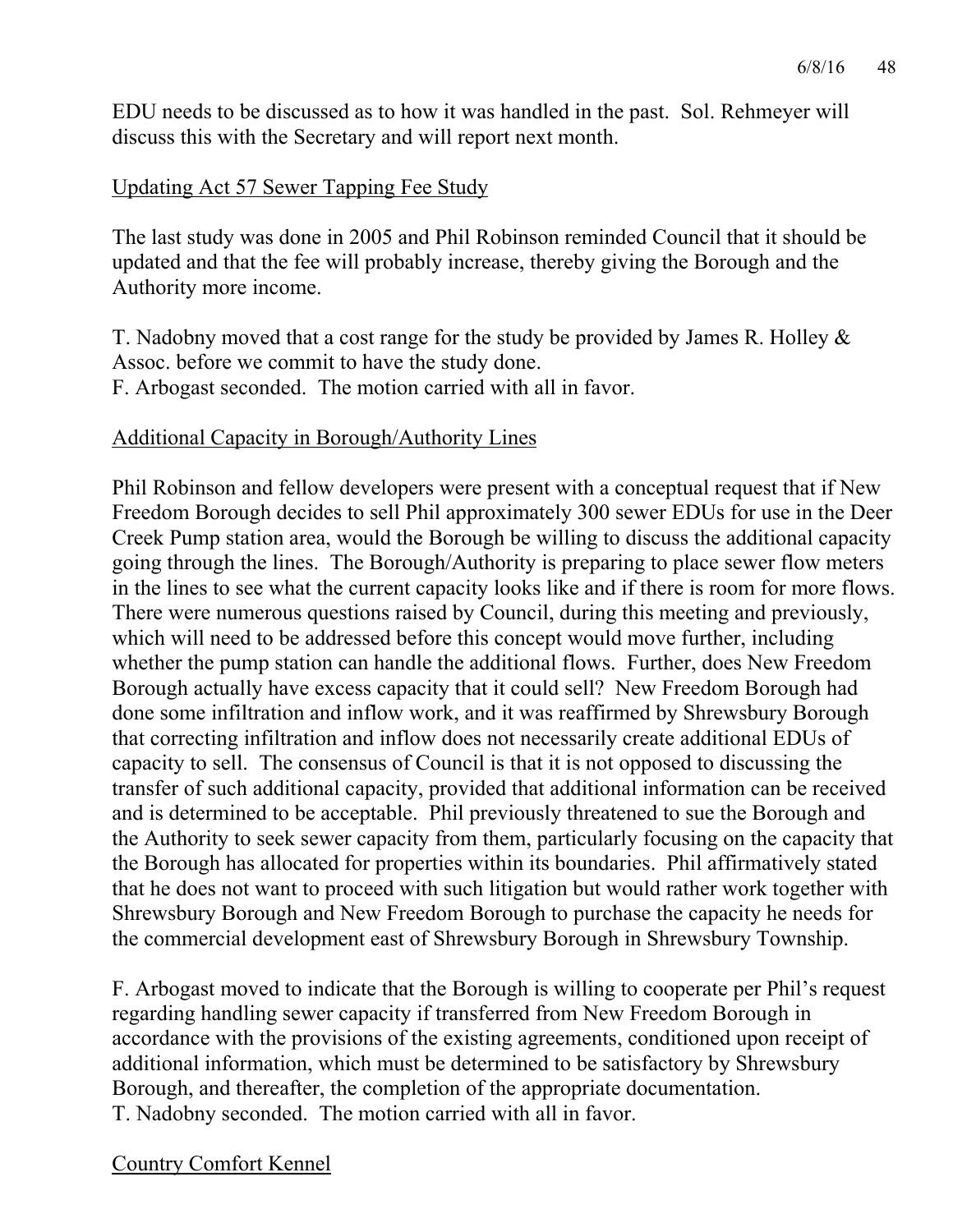The meter has been read weekly since last quarter to see if the consumption is going down. It appears the kennel is back to the same usage as last year and if they keep the current pace, they will be within their allotted two EDUs.

# **Public Roads & Lighting** – M. Sharkey and Supt. Sweitzer

#### Ordinance Regulating Street Openings and Excavation

M. Sharkey moved to adopt Ordinance 2016-1. T. Nadobny seconded. The motion carried with all in favor.

#### Traffic Signal Timing at Square

The most recent change in timing when the signal at Main Street and Forrest Avenue was taken out of the East Forrest Avenue signal loop resulted in a too short left turn phase for westbound and southbound traffic. Both left turn arrows were lengthened to 15 seconds on May 25.

#### Woodlyn Development Paving

Stewart and Tate began paving Woodland Drive, Spring Creek Drive, Oaklyn Circle, and Gatewood Drive on May 31st.

### Future Paving and Infrastructure Projects

Supt. Sweitzer provided information on repaving Greenmount Avenue, South Sunset Drive, Cardinal Drive, Westview Drive, Circle Drive, North Highland Drive, Hill Street, East Maple Avenue, Mill Lane, and Onion Boulevard; water replacement on North Highland Drive, South Sunset Drive, and Onion Boulevard fire line and stormwater repairs would cost a minimum of \$1,217,835.00. Council will check into getting a line of credit to draw on to do the work in larger quantities to get better bids. The water and sewer work (sewer line on Westview Drive) could be done in 2017 with repaving done in 2018.

#### Oaklyn Circle Adoption

Oaklyn Circle was not adopted with the other streets in this development and should be adopted. Sol. Rehmeyer will coordinate with Eng. Lipinski for a center line description and ordinance preparation. There are a couple of right-of-ways that are incorrect and may be on private property.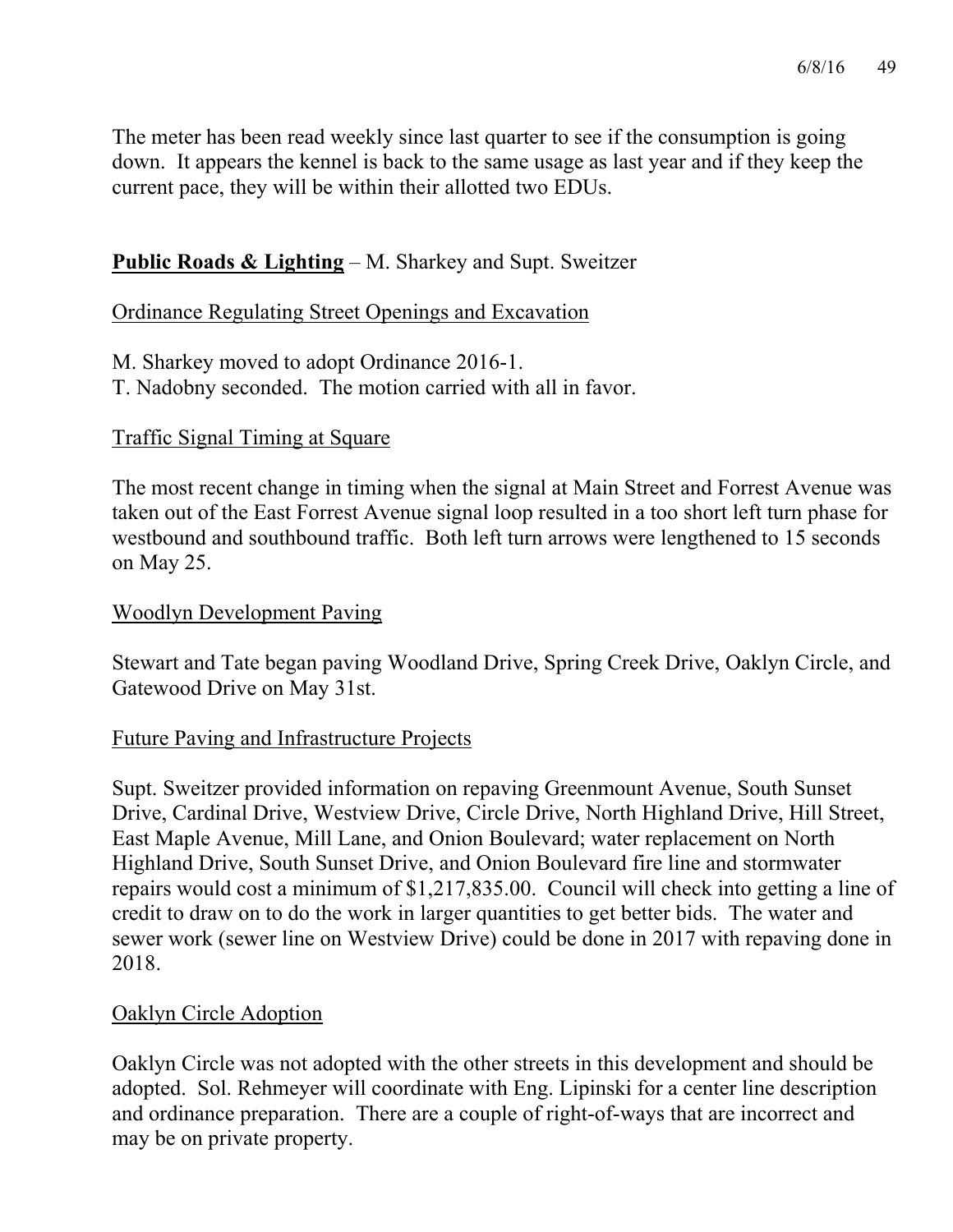M. Sharkey moved that Sol. Rehmeyer start the process to adopt Oaklyn Circle. K. Wills seconded. The motion carried with all in favor.

# **Public Lands, Buildings and Finance** – F. Arbogast

### Sweeney Park Ballfield

Supt. Sweitzer noticed the field had many ruts on May 17 and leagues were notified but all disputed their league's involvement. The leagues were put on notice to maintain the fields after use. T. Nadobny stated there has been better maintenance as a result of Supt. Sweitzer's e-mail to the teams.

### **ENGINEER'S REPORT**

## Essex Circle Drive Sewer/Road Restoration

The Authority also awarded the bid to Fitz & Smith in the amount of \$325,592.50. This will be a shared project between the Borough and Authority based on flows. The road needs to be resurfaced because of buckling sewer lines as part of the sewer project.

### Proportionate Share Report

New Freedom Borough responded to Eng. Lipinski's questions and Council should decide how it wants to proceed. The questions were related to whether a project is a capital improvement or maintenance item. Eng. Lipinski's office is investigating the 2014 to 2015 drop in sewage flow for New Freedom Borough while Shrewsbury Borough saw an increase.

### Deer Creek Pump Station Wet Well Expansion

Eng. Lipinski's office has addressed the questions from DEP and is awaiting the permit.

### PennDOT form 950AA Highway Occupancy Permits

F. Arbogast moved that President Buchanan be authorize to sign the form to designate James R. Holley & Assoc. as an authorized agent to apply for highway occupancy permits on behalf of the Borough.

M. Sharkey and D. Kraatz seconded. The motion carried with all in favor.

### Sidewalks and other Construction and Material Specifications

The Borough may want to consider adopting a construction material specification for items that are not addressed in the water specifications or the sanitary sewer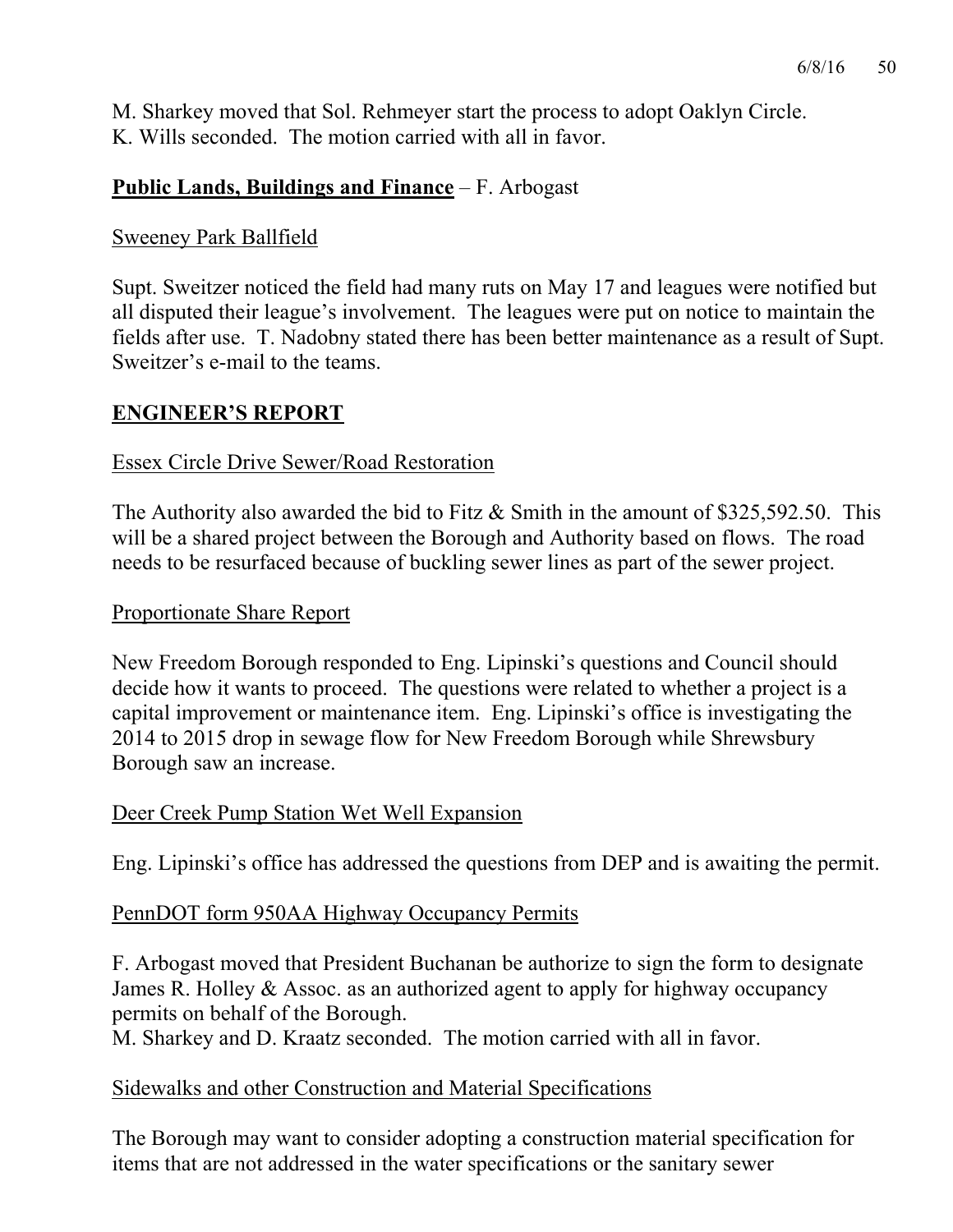specifications. Items such as sidewalks, streets, compaction, backfill, drainage, curbs, lighting, trees, etc. could be addressed in a construction and material specification for the Borough. Eng. Lipinski was asked to provide generic specifications for sidewalk replacements.

# **SOLICITOR'S REPORT**

#### Stewartstown Railroad and Omega Rail Management

Based on the executive session held last month with Mr. John Van Briesen, another letter was sent to Mr. McKinney at Omega Rail Management requesting answers and no response has been received. Sol. Rehmeyer will send a follow-up letter.

#### Eitzert Farms

The Second Amendment to the Agreement for Financial Security was signed and is in the process of being recorded.

#### Website ADA Compliance

The webmaster has made our website ADA compliant based on the ADA Best Practices Toolkit for State and Local Governments.

### **Public Safety, Welfare and Personnel** – F. Arbogast

#### Shared EMC

The Secretary was asked to see whether Hopewell Township responded as to whether it is interested in participating in the shared EMC.

### **Secretary's Report** – C. Bosley

#### Carnival Bingo Help

Council and Mayor usually help in the Bingo stand on Wednesday night at the carnival which will be June 29.

### York County Boroughs Association Meeting

The next meeting is on June 23.

# **York Adams Tax Bureau** – M. Sharkey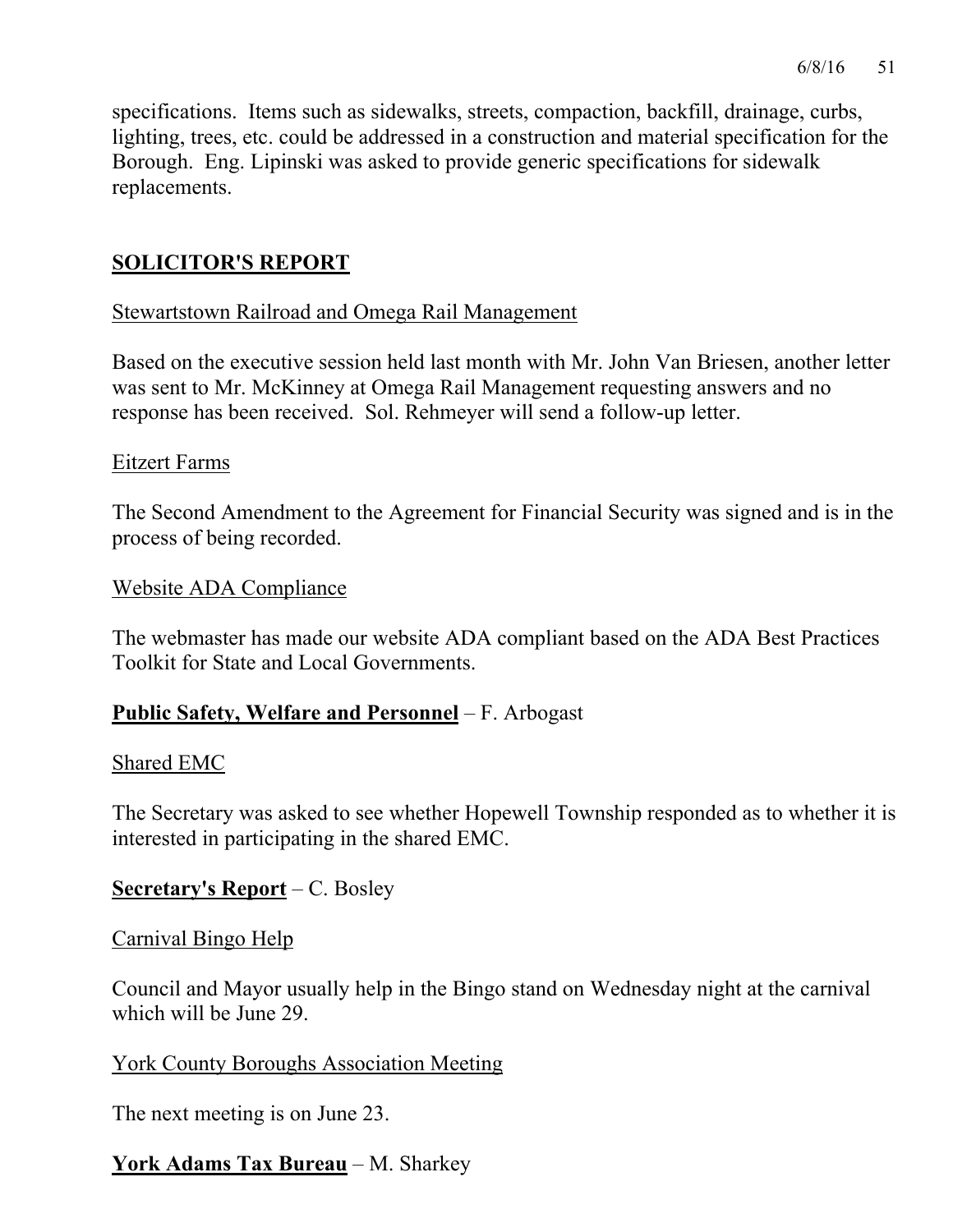The next meeting will be the end of next month.

# **Subdivision, Land Development and Zoning** - D. Kraatz

## Burger King

Eng. Lipinski informed Council Two Ton plans on building a Burger King at the corner of Wolfe Road and Renaissance Drive. EDUs were reserved a long time ago. He is in the process of determining whether the four remaining EDUs will be sufficient.

## **Planning Commission/Regional Planning Commission** – D. Kraatz

# **UNFINISHED BUSINESS**

## Unopened Alley or Walkway

There is a seven foot wide walkway/alleyway between 14 and 16 North Main Street. It is unknown who owns the alley and Sol. Rehmeyer's office was asked to perform a title search and if the Borough owns the strip, it could take steps to vacate the paper alleyway.

M. Sharkey moved to authorize Sol. Rehmeyer's office to perform a title search to determine who owns the seven foot wide by 246 feet alleyway and to take steps to vacate the land if it is owned by the Borough.

K. Wills seconded. The motion carried with D. Kraatz abstaining.

# **NEW BUSINESS**

R. Buchanan stated a meeting was held prior to this meeting to review the budget and financial needs for projects of the Municipal Authority. Plans are being made to share the funds in the PLGIT accounts and the amount of \$210,000.00 will be given to the Authority for the Strassburg Circle project and Essex Circle Drive project. It was the consensus of Council that the funding formula for cost sharing be done based on flows for the eight sewer zones.

More discussion needs to take place as to define the headings of the accounts in PLGIT. The headings are Revenue, Capital Reserve, and Improvement.

### Sidewalks/Curb/Trees

Trees are the responsibility of the property owners. Curbs are the responsibility of the Borough and sidewalks are solely the homeowners to maintain. A tour will be scheduled